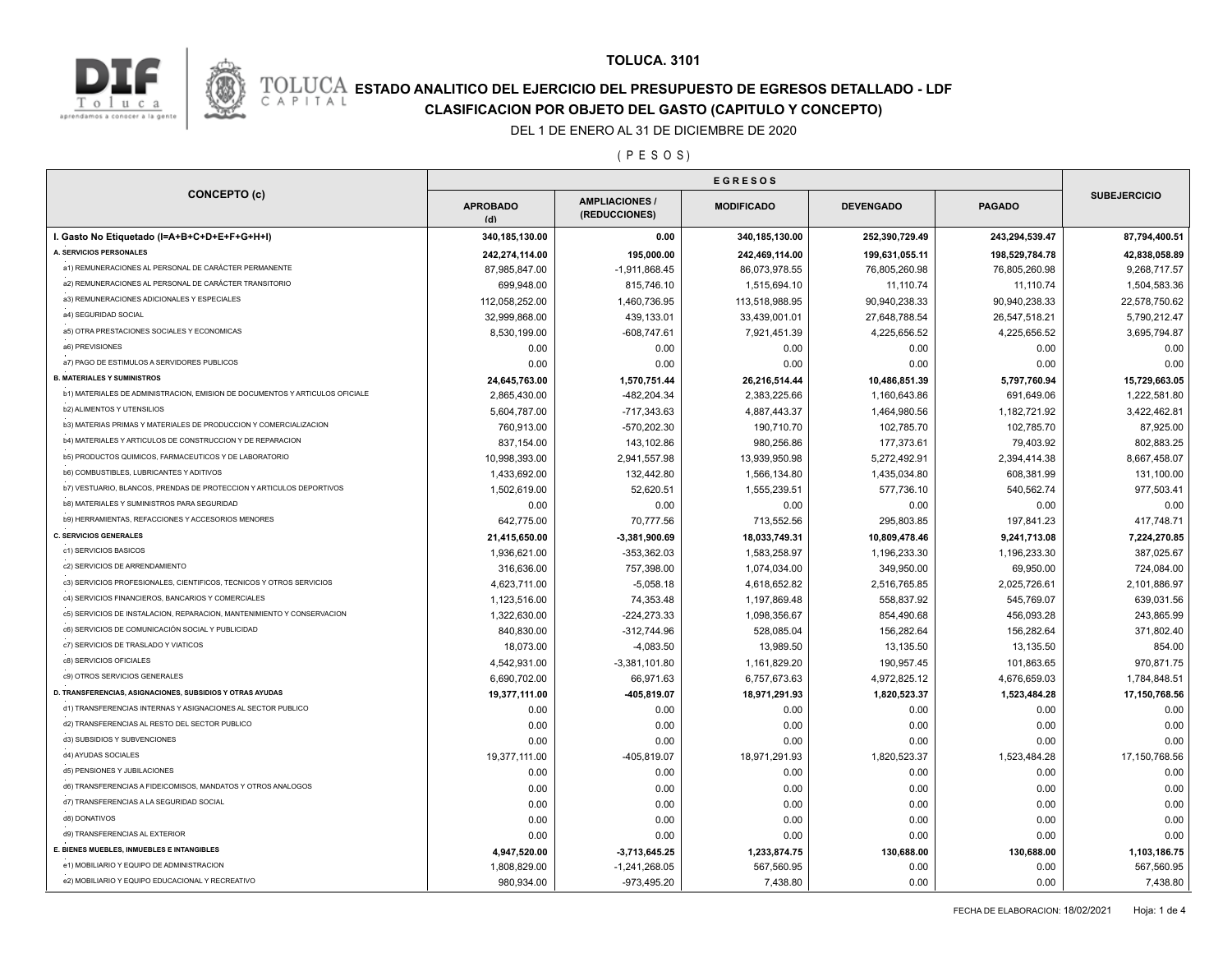

# **ESTADO ANALITICO DEL EJERCICIO DEL PRESUPUESTO DE EGRESOS DETALLADO - LDF**<br>CAPITAL CLASIFICACION POR OR IETO DEL GASTO (CARITILLO Y CONCERTO) **CLASIFICACION POR OBJETO DEL GASTO (CAPITULO Y CONCEPTO)**

### DEL 1 DE ENERO AL 31 DE DICIEMBRE DE 2020

#### ( P E S O S )

|                                                                                                                | <b>EGRESOS</b>         |                                        |                   |                  |               |                     |
|----------------------------------------------------------------------------------------------------------------|------------------------|----------------------------------------|-------------------|------------------|---------------|---------------------|
| <b>CONCEPTO (c)</b>                                                                                            | <b>APROBADO</b><br>(d) | <b>AMPLIACIONES /</b><br>(REDUCCIONES) | <b>MODIFICADO</b> | <b>DEVENGADO</b> | <b>PAGADO</b> | <b>SUBEJERCICIO</b> |
| e3) EQUIPO E INSTRUMENTAL MEDICO Y DE LABORATORIO                                                              | 728,490.00             | -453,003.00                            | 275,487.00        | 110,510.00       | 110,510.00    | 164,977.00          |
| e4) VEHICULOS Y EQUIPO DE TRANSPORTE                                                                           | 800,000.00             | $-800,000.00$                          | 0.00              | 0.00             | 0.00          | 0.00                |
| e5) EQUIPO DE DEFENSA Y SEGURIDAD                                                                              | 0.00                   | 0.00                                   | 0.00              | 0.00             | 0.00          | 0.00                |
| e6) MAQUINARIA, OTROS EQUIPOS Y HERRAMIENTAS                                                                   | 500,484.00             | $-302,096.00$                          | 198,388.00        | 20,178.00        | 20,178.00     | 178,210.00          |
| e7) ACTIVOS BIOLOGICOS                                                                                         | 0.00                   | 0.00                                   | 0.00              | 0.00             | 0.00          | 0.00                |
| e8) BIENES INMUEBLES                                                                                           | 0.00                   | 0.00                                   | 0.00              | 0.00             | 0.00          | 0.00                |
| e9) ACTIVOS INTANGIBLES                                                                                        | 128,783.00             | 56,217.00                              | 185,000.00        | 0.00             | 0.00          | 185,000.00          |
| F. INVERSION PUBLICA                                                                                           | 8,000,000.00           | $-2,000,000.00$                        | 6,000,000.00      | 2,958,451.82     | 1,517,427.05  | 3,041,548.18        |
| f1) OBRA PUBLICA EN BIENES DE DOMINIO PUBLICO                                                                  | 0.00                   | 0.00                                   | 0.00              | 0.00             | 0.00          | 0.00                |
| f2) OBRA PUBLICA EN BIENES PROPIOS                                                                             | 8,000,000.00           | $-2,000,000.00$                        | 6,000,000.00      | 2,958,451.82     | 1,517,427.05  | 3,041,548.18        |
| f3) PROYECTOS PRODUCTIVOS Y ACCIONES DE FOMENTO                                                                | 0.00                   | 0.00                                   | 0.00              | 0.00             | 0.00          | 0.00                |
| <b>G. INVERSIONES FINANCIERAS Y OTRAS PROVISIONES</b>                                                          | 0.00                   | 0.00                                   | 0.00              | 0.00             | 0.00          | 0.00                |
| g1) INVERSIONES PARA EL FOMENTO DE ACTIVIDADES PRODUCTIVAS                                                     | 0.00                   | 0.00                                   | 0.00              | 0.00             | 0.00          | 0.00                |
| g2) ACCIONES Y PARTICIPACIONES DE CAPITAL                                                                      | 0.00                   | 0.00                                   | 0.00              | 0.00             | 0.00          | 0.00                |
| g3) COMPRA DE TITULOS Y VALORES                                                                                | 0.00                   | 0.00                                   | 0.00              | 0.00             | 0.00          | 0.00                |
| g4) CONCESION DE PRESTAMOS                                                                                     | 0.00                   | 0.00                                   | 0.00              | 0.00             | 0.00          | 0.00                |
| g5) INVERSIONES EN FIDEICOMISOS, MANDATOS Y OTROS ANALOGOS<br>FIDEICOMISO DE DESASTRES NATURALES (INFORMATIVO) | 0.00                   | 0.00                                   | 0.00              | 0.00             | 0.00          | 0.00                |
| g6) OTRAS INVERSIONES FINANCIERAS                                                                              | 0.00                   | 0.00                                   | 0.00              | 0.00             | 0.00          | 0.00                |
| g7) PROVISIONES PARA CONTINGENCIAS Y OTRAS EROGACIONES ESPECIALES                                              | 0.00                   | 0.00                                   | 0.00              | 0.00             | 0.00          | 0.00                |
| H. PARTICIPACIONES Y APORTACIONES                                                                              | 0.00                   | 0.00                                   | 0.00              | 0.00             | 0.00          | 0.00                |
| h1) PARTICIPACIONES                                                                                            | 0.00                   | 0.00                                   | 0.00              | 0.00             | 0.00          | 0.00                |
| h2) APORTACIONES                                                                                               | 0.00                   | 0.00                                   | 0.00              | 0.00             | 0.00          | 0.00                |
| h3) CONVENIOS                                                                                                  | 0.00                   | 0.00                                   | 0.00              | 0.00             | 0.00          | 0.00                |
| I. DEUDA PUBLICA                                                                                               | 19,524,972.00          | 7,735,613.57                           | 27,260,585.57     | 26,553,681.34    | 26,553,681.34 | 706,904.23          |
| i1) AMORTIZACION DE LA DEUDA PUBLICA                                                                           | 0.00                   | 0.00                                   | 0.00              | 0.00             | 0.00          | 0.00                |
| i2) INTERESES DE LA DEUDA PUBLICA                                                                              | 0.00                   | 0.00                                   | 0.00              | 0.00             | 0.00          | 0.00                |
| i3) COMISIONES DE LA DEUDA PUBLICA                                                                             | 0.00                   | 0.00                                   | 0.00              | 0.00             | 0.00          | 0.00                |
| i4) GASTOS DE LA DEUDA PUBLICA                                                                                 | 0.00                   | 0.00                                   | 0.00              | 0.00             | 0.00          | 0.00                |
| i5) COSTO POR COBERTURAS                                                                                       | 0.00                   | 0.00                                   | 0.00              | 0.00             | 0.00          | 0.00                |
| i6) APOYOS FINANCIEROS                                                                                         | 0.00                   | 0.00                                   | 0.00              | 0.00             | 0.00          | 0.00                |
| i7) ADEUDOS DE EJERCICIOS FISCALES ANTERIORES (ADEFAS)                                                         | 19,524,972.00          | 7,735,613.57                           | 27,260,585.57     | 26,553,681.34    | 26,553,681.34 | 706,904.23          |
|                                                                                                                |                        |                                        |                   |                  |               |                     |
| II. Gasto Etiquetado (II=A+B+C+D+E+F+G+H+I)                                                                    | 0.00                   | 0.00                                   | 0.00              | 0.00             | 0.00          | 0.00                |
| A. SERVICIOS PERSONALES                                                                                        | 0.00                   | 0.00                                   | 0.00              | 0.00             | 0.00          | 0.00                |
| a1) REMUNERACIONES AL PERSONAL DE CARÁCTER PERMANENTE                                                          | 0.00                   | 0.00                                   | 0.00              | 0.00             | 0.00          | 0.00                |
| a2) REMUNERACIONES AL PERSONAL DE CARÁCTER TRANSITORIO                                                         | 0.00                   | 0.00                                   | 0.00              | 0.00             | 0.00          | 0.00                |
| a3) REMUNERACIONES ADICIONALES Y ESPECIALES                                                                    | 0.00                   | 0.00                                   | 0.00              | 0.00             | 0.00          | 0.00                |
| a4) SEGURIDAD SOCIAL                                                                                           | 0.00                   | 0.00                                   | 0.00              | 0.00             | 0.00          | 0.00                |
| a5) OTRA PRESTACIONES SOCIALES Y ECONOMICAS                                                                    | 0.00                   | 0.00                                   | 0.00              | 0.00             | 0.00          | 0.00                |
| a6) PREVISIONES                                                                                                | 0.00                   | 0.00                                   | 0.00              | 0.00             | 0.00          | 0.00                |
| a7) PAGO DE ESTIMULOS A SERVIDORES PUBLICOS                                                                    | 0.00                   | 0.00                                   | 0.00              | 0.00             | 0.00          | 0.00                |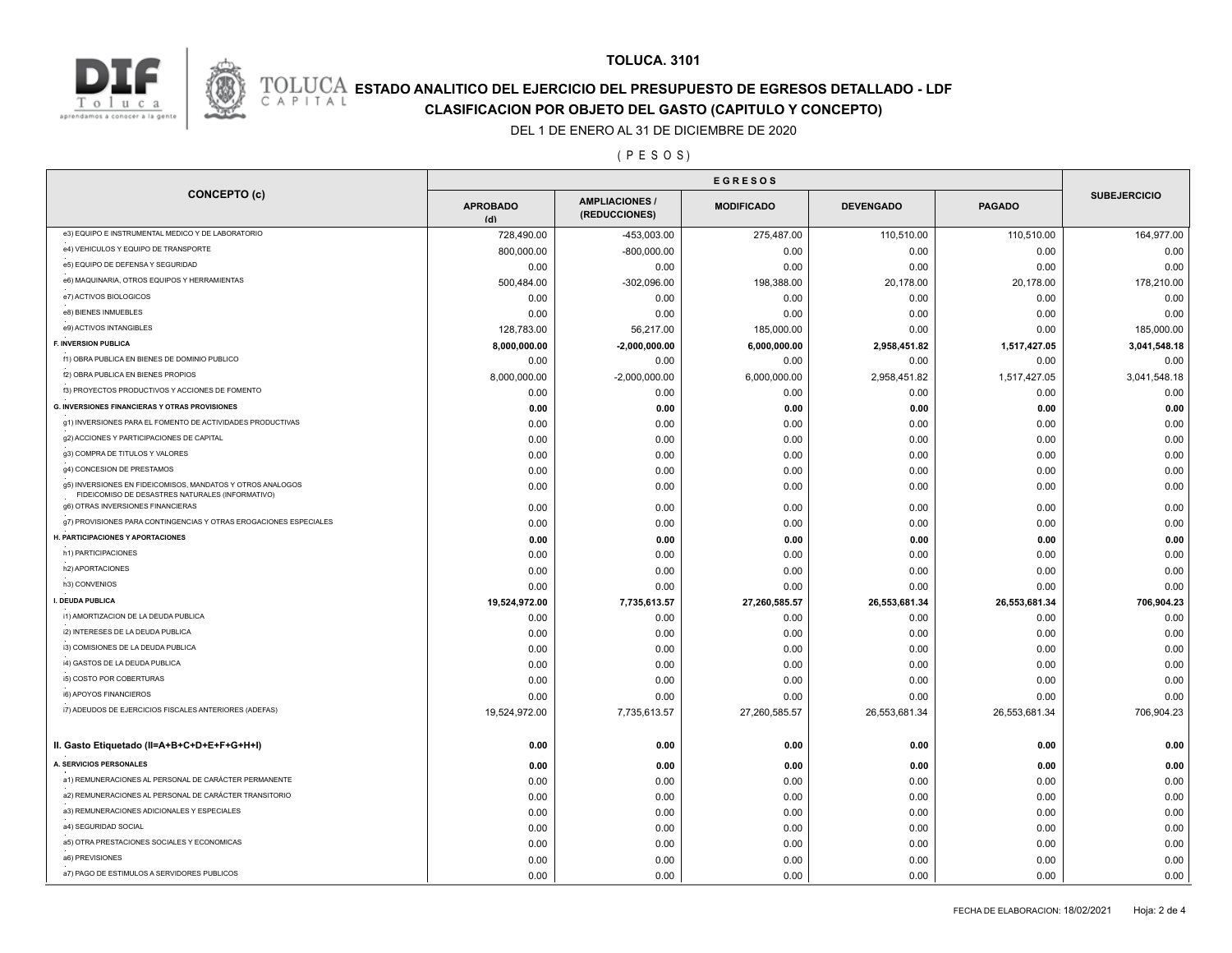



# **ESTADO ANALITICO DEL EJERCICIO DEL PRESUPUESTO DE EGRESOS DETALLADO - LDF**<br>CAPITAL CLASIFICACION POR OR IETO DEL GASTO (CARITILLO Y CONCERTO) **CLASIFICACION POR OBJETO DEL GASTO (CAPITULO Y CONCEPTO)**

#### DEL 1 DE ENERO AL 31 DE DICIEMBRE DE 2020

#### ( P E S O S )

| <b>CONCEPTO (c)</b>                                                          | <b>APROBADO</b><br>(d) | <b>AMPLIACIONES/</b><br>(REDUCCIONES) | <b>MODIFICADO</b> | <b>DEVENGADO</b> | <b>PAGADO</b> | <b>SUBEJERCICIO</b> |
|------------------------------------------------------------------------------|------------------------|---------------------------------------|-------------------|------------------|---------------|---------------------|
| <b>B. MATERIALES Y SUMINISTROS</b>                                           | 0.00                   | 0.00                                  | 0.00              | 0.00             | 0.00          | 0.00                |
| b1) MATERIALES DE ADMINISTRACION, EMISION DE DOCUMENTOS Y ARTICULOS OFICIALE | 0.00                   | 0.00                                  | 0.00              | 0.00             | 0.00          | 0.00                |
| <b>b2) ALIMENTOS Y UTENSILIOS</b>                                            | 0.00                   | 0.00                                  | 0.00              | 0.00             | 0.00          | 0.00                |
| b3) MATERIAS PRIMAS Y MATERIALES DE PRODUCCION Y COMERCIALIZACION            | 0.00                   | 0.00                                  | 0.00              | 0.00             | 0.00          | 0.00                |
| b4) MATERIALES Y ARTICULOS DE CONSTRUCCION Y DE REPARACION                   | 0.00                   | 0.00                                  | 0.00              | 0.00             | 0.00          | 0.00                |
| b5) PRODUCTOS QUIMICOS, FARMACEUTICOS Y DE LABORATORIO                       | 0.00                   | 0.00                                  | 0.00              | 0.00             | 0.00          | 0.00                |
| <b>b6) COMBUSTIBLES, LUBRICANTES Y ADITIVOS</b>                              | 0.00                   | 0.00                                  | 0.00              | 0.00             | 0.00          | 0.00                |
| b7) VESTUARIO, BLANCOS, PRENDAS DE PROTECCION Y ARTICULOS DEPORTIVOS         | 0.00                   | 0.00                                  | 0.00              | 0.00             | 0.00          | 0.00                |
| b8) MATERIALES Y SUMINISTROS PARA SEGURIDAD                                  | 0.00                   | 0.00                                  | 0.00              | 0.00             | 0.00          | 0.00                |
| b9) HERRAMIENTAS, REFACCIONES Y ACCESORIOS MENORES                           | 0.00                   | 0.00                                  | 0.00              | 0.00             | 0.00          | 0.00                |
| <b>C. SERVICIOS GENERALES</b>                                                | 0.00                   | 0.00                                  | 0.00              | 0.00             | 0.00          | 0.00                |
| c1) SERVICIOS BASICOS                                                        | 0.00                   | 0.00                                  | 0.00              | 0.00             | 0.00          | 0.00                |
| c2) SERVICIOS DE ARRENDAMIENTO                                               | 0.00                   | 0.00                                  | 0.00              | 0.00             | 0.00          | 0.00                |
| c3) SERVICIOS PROFESIONALES, CIENTIFICOS, TECNICOS Y OTROS SERVICIOS         | 0.00                   | 0.00                                  | 0.00              | 0.00             | 0.00          | 0.00                |
| c4) SERVICIOS FINANCIEROS, BANCARIOS Y COMERCIALES                           | 0.00                   | 0.00                                  | 0.00              | 0.00             | 0.00          | 0.00                |
| c5) SERVICIOS DE INSTALACION, REPARACION, MANTENIMIENTO Y CONSERVACION       | 0.00                   | 0.00                                  | 0.00              | 0.00             | 0.00          | 0.00                |
| c6) SERVICIOS DE COMUNICACIÓN SOCIAL Y PUBLICIDAD                            | 0.00                   | 0.00                                  | 0.00              | 0.00             | 0.00          | 0.00                |
| c7) SERVICIOS DE TRASLADO Y VIATICOS                                         | 0.00                   | 0.00                                  | 0.00              | 0.00             | 0.00          | 0.00                |
| c8) SERVICIOS OFICIALES                                                      | 0.00                   | 0.00                                  | 0.00              | 0.00             | 0.00          | 0.00                |
| c9) OTROS SERVICIOS GENERALES                                                | 0.00                   | 0.00                                  | 0.00              | 0.00             | 0.00          | 0.00                |
| D. TRANSFERENCIAS, ASIGNACIONES, SUBSIDIOS Y OTRAS AYUDAS                    | 0.00                   | 0.00                                  | 0.00              | 0.00             | 0.00          | 0.00                |
| d1) TRANSFERENCIAS INTERNAS Y ASIGNACIONES AL SECTOR PUBLICO                 | 0.00                   | 0.00                                  | 0.00              | 0.00             | 0.00          | 0.00                |
| d2) TRANSFERENCIAS AL RESTO DEL SECTOR PUBLICO                               | 0.00                   | 0.00                                  | 0.00              | 0.00             | 0.00          | 0.00                |
| d3) SUBSIDIOS Y SUBVENCIONES                                                 | 0.00                   | 0.00                                  | 0.00              | 0.00             | 0.00          | 0.00                |
| d4) AYUDAS SOCIALES                                                          | 0.00                   | 0.00                                  | 0.00              | 0.00             | 0.00          | 0.00                |
| d5) PENSIONES Y JUBILACIONES                                                 | 0.00                   | 0.00                                  | 0.00              | 0.00             | 0.00          | 0.00                |
| d6) TRANSFERENCIAS A FIDEICOMISOS, MANDATOS Y OTROS ANALOGOS                 | 0.00                   | 0.00                                  | 0.00              | 0.00             | 0.00          | 0.00                |
| d7) TRANSFERENCIAS A LA SEGURIDAD SOCIAL                                     | 0.00                   | 0.00                                  | 0.00              | 0.00             | 0.00          | 0.00                |
| d8) DONATIVOS                                                                | 0.00                   | 0.00                                  | 0.00              | 0.00             | 0.00          | 0.00                |
| d9) TRANSFERENCIAS AL EXTERIOR                                               | 0.00                   | 0.00                                  | 0.00              | 0.00             | 0.00          | 0.00                |
| E. BIENES MUEBLES, INMUEBLES E INTANGIBLES                                   | 0.00                   | 0.00                                  | 0.00              | 0.00             | 0.00          | 0.00                |
| e1) MOBILIARIO Y EQUIPO DE ADMINISTRACION                                    | 0.00                   | 0.00                                  | 0.00              | 0.00             | 0.00          | 0.00                |
| e2) MOBILIARIO Y EQUIPO EDUCACIONAL Y RECREATIVO                             | 0.00                   | 0.00                                  | 0.00              | 0.00             | 0.00          | 0.00                |
| e3) EQUIPO E INSTRUMENTAL MEDICO Y DE LABORATORIO                            | 0.00                   | 0.00                                  | 0.00              | 0.00             | 0.00          | 0.00                |
| e4) VEHICULOS Y EQUIPO DE TRANSPORTE                                         | 0.00                   | 0.00                                  | 0.00              | 0.00             | 0.00          | 0.00                |
| e5) EQUIPO DE DEFENSA Y SEGURIDAD                                            | 0.00                   | 0.00                                  | 0.00              | 0.00             | 0.00          | 0.00                |
| e6) MAQUINARIA, OTROS EQUIPOS Y HERRAMIENTAS                                 | 0.00                   | 0.00                                  |                   |                  | 0.00          | 0.00                |
| e7) ACTIVOS BIOLOGICOS                                                       | 0.00                   | 0.00                                  | 0.00<br>0.00      | 0.00<br>0.00     | 0.00          | 0.00                |
| e8) BIENES INMUEBLES                                                         |                        |                                       |                   |                  |               |                     |
| e9) ACTIVOS INTANGIBLES                                                      | 0.00                   | 0.00                                  | 0.00              | 0.00             | 0.00          | 0.00                |
| F. INVERSION PUBLICA                                                         | 0.00                   | 0.00                                  | 0.00              | 0.00             | 0.00          | 0.00                |
| f1) OBRA PUBLICA EN BIENES DE DOMINIO PUBLICO                                | 0.00                   | 0.00                                  | 0.00              | 0.00             | 0.00          | 0.00                |
|                                                                              | 0.00                   | 0.00                                  | 0.00              | 0.00             | 0.00          | 0.00                |